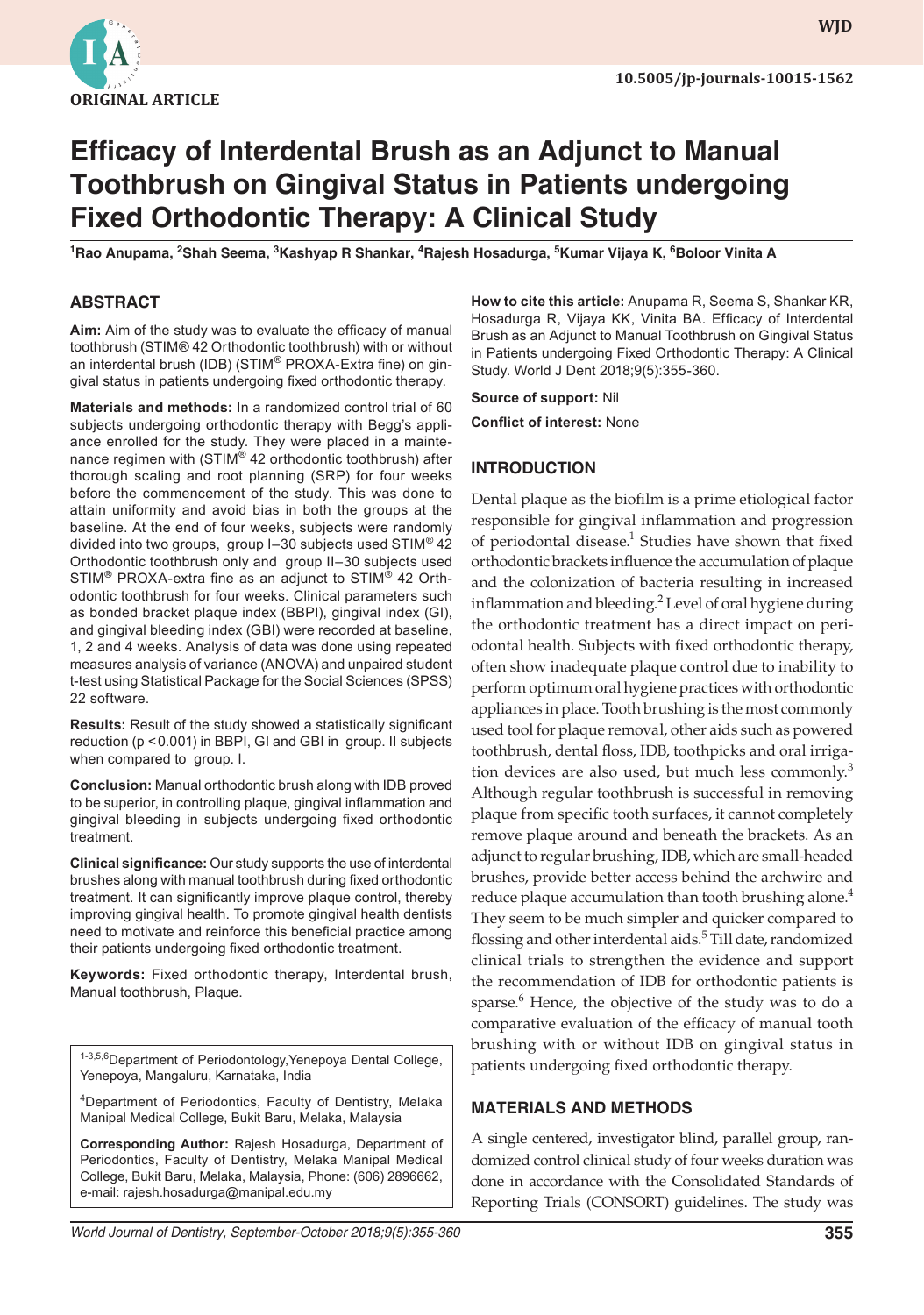undertaken after the clinical protocol and informed consent form was reviewed and approved by the Institutional Ethical committee (YUEC/2013/063). Written informed consent was taken from all the subjects at the beginning of the study. All the participants were selected from the outpatients reporting to the department of orthodontics.

The estimated sample size from previous studies was 60 subjects. However, considering a 10% drop out rate, we selected 70 subjects randomly using computer-generated random numbers, from the outpatient, department of orthodontics. Only 64 participants agreed to enroll for the study. All the subjects undergoing active fixed orthodontic treatment involving full upper and lower arch with Begg's appliance, with a minimum of 20 scorable permanent teeth were randomly selected using computergenerated random numbers, and allocated to two groups. The exclusion criteria were: (a) subjects with periodontitis (b) compromised manual dexterity (c) history of antibiotics and anti-inflammatory drugs in last six months (d) habits like tobacco smoking.

Once enrolled, all the subjects used a manual orthodontic toothbrush (STIM® 42 orthodontic toothbrush, Global Dent Aids Pvt. Ltd, India) and Colgate® toothpaste (Colgate-Palmolive Pvt. Ltd, India). All the subjects were instructed to refrain from using any additional oral hygiene aids until the end of the study period. They were taught modified bass technique brushing by a dental assistant not involved in the study. They were asked to brush for two minutes (30 sec/quadrant), twice a day, with the orthodontic brush and the dentifrice provided to them. Scaling and polishing were performed for all the subjects. All of them received verbal and written instructions on oral hygiene maintenance in their respective language. They were placed under supervision for four weeks before the commencement of the study. This was done to attain uniformity and avoid bias in both the groups at the baseline. At the end of 4 weeks, four patients failed to turn up for a scheduled appointment. Hence, 60 subjects were assigned to two groups (30 in each group) after 4 weeks by handing over the computer-generated random number concealed in a sealed envelope by the dental assistant not associated with the study.

Subjects in group I was instructed by the dental assistant to continue the modified Bass tooth brushing technique for the next four weeks. Subjects in the group II were given additional IDB (STIM PROXA–Extra fine, Global Dent Aids Pvt Ltd, India) to be used twice a day as an adjunct to existing orthodontic brush. Use of IDB for group II subjects was demonstrated on a model.

The product used by the subjects was supervised by a dental assistant at the baseline visit, to ensure that the product was used properly. Subjects in group II were

**356**

asked to bring their IDB on every visit and assessed for its use.

Hence, group I–30 subjects used STIM® 42 Orthodontic toothbrush only and group II–30 subjects used  $STIM^{\circledR}$  PROXA–Extra fine as an adjunct to  $STIM^{\circledR}$  42 orthodontic toothbrush.

The clinical parameters such as  $BBPI<sup>7</sup>$  by Kilicoglu, gingival index  $(GI)^8$  by Loe and Sillness and  $GBI^9$  by Ainamo and Bay for both the groups were recorded on 0 day (baseline value) followed by, one (7 days), two (14 days), and four (28 days) weeks by the principal investigator (Fig. 1). During the study period subjects had to refrain from any elective, nonemergency dental care including oral prophylaxis.

## **RESULTS**

Statistical analysis was performed using IBM Statistical Program for Social Sciences IBM® SPSS® Statistics V22.0 (SPSS Inc., Chicago Illinois, USA). Intragroup comparisons were analyzed by repeated measures ANOVA. Mean, SD, CI, and F value were tabulated. The Bonferroni correction was done to adjust pro ability (p) values to avoid the increased risk of type I error when making multiple comparisons.<sup>10</sup> The intergroup comparisons were analyzed by unpaired student 't' test. A  $p < 0.05$  was considered statistically significant.

A total of 60 participants ( $n = 60$ ) with  $n = 30$  in each group were enrolled in the study. The mean BBPI, mean GI, mean GBI scores were analyzed.

Mean values of all the clinical parameters for group I and group II with standard deviation is shown in Table 1. There was no statistically significant difference in Groups I and II at baseline. Intragroup comparison of BBPI, GI, GBI differs significantly at one, two, four weeks for group I subjects using an orthodontic toothbrush (STIM ORTHO) and group II subjects using an orthodontic toothbrush (STIM ORTHO) and an IDB (STIM PROXA–Extra fine)  $(p < 0.001)$ .

### **Intragroup Comparisons**

#### *Gingival Bleeding Index*

There was a statistically significant increase in mean scores in group I from baseline  $(12.063 \pm 3.336)$  to four weeks  $(28.626 \pm 8.697)$  (Table 1).

### *Gingival Index*

There was a statistically significant increase in the mean scores in both group I baseline  $(0.306 \pm 0.132)$  to four weeks (1.093  $\pm$  0.510) and group II baseline (0.279  $\pm$  0.126) to four weeks (0.327  $\pm$  0.119). Mean GI scores were higher in group I at the end of four weeks (Table 1).

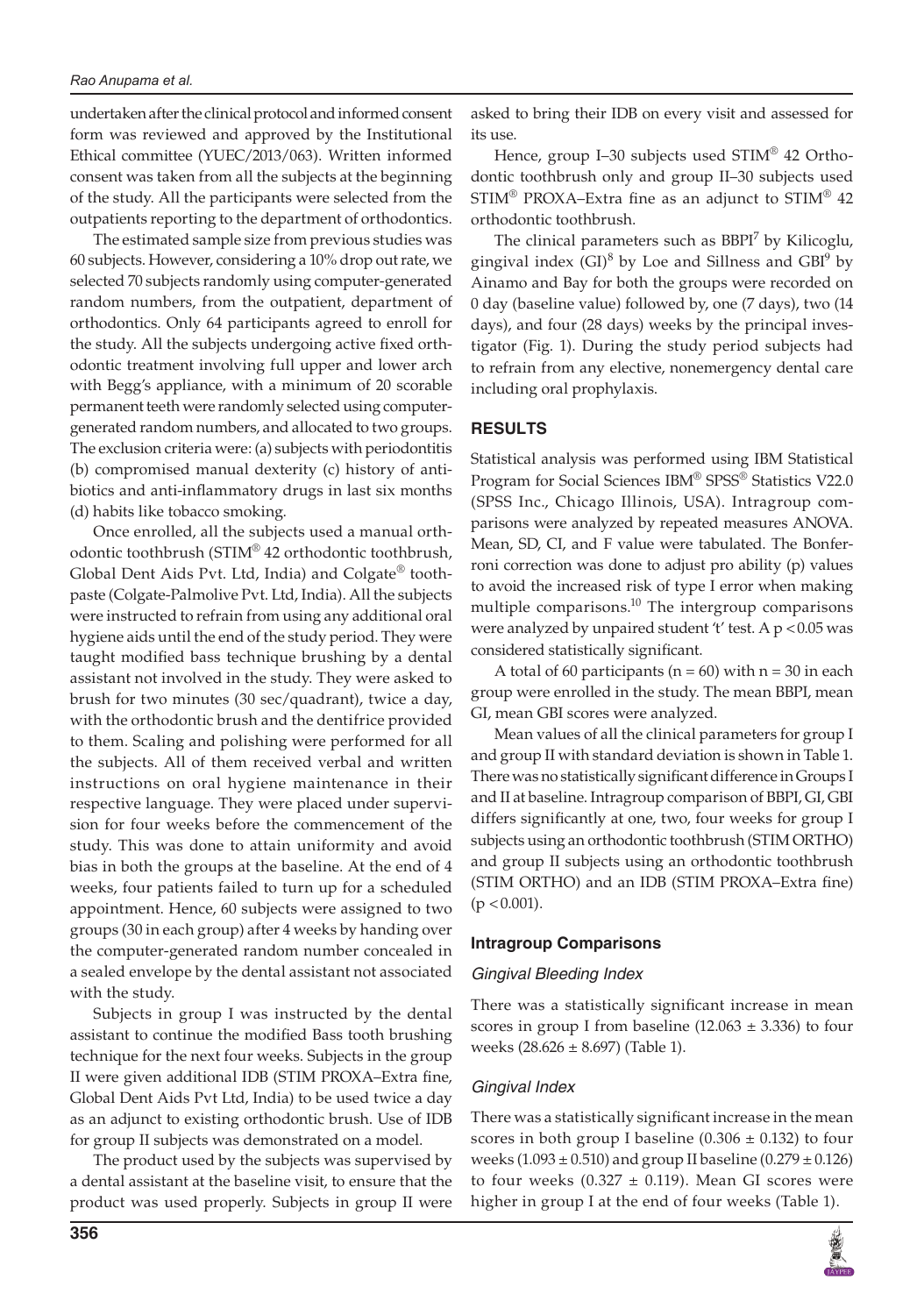*Efficacy of Interdental Brush in Patients undergoing Fixed Orthodontic Therapy*



**Fig. 1:** Flow chart showing study design

|             |                                         | $Mean \pm SD$    | C.I               | Repeated measures<br><b>ANOVA F value</b> | p-value  |
|-------------|-----------------------------------------|------------------|-------------------|-------------------------------------------|----------|
| <b>BBPI</b> |                                         |                  |                   |                                           |          |
| Group I     | <b>Baseline</b>                         | $0.43 \pm 0.10$  | $(0.4 - 0.47)$    | 110.711                                   | $0.000*$ |
|             | One week                                | $0.61 \pm 0.16$  | $(0.55 - 0.67)$   |                                           |          |
|             | Two weeks                               | $0.87 \pm 0.38$  | $(0.73 - 1.01)$   |                                           |          |
|             | Four weeks                              | $1.71 \pm 0.54$  | $(1.51 - 1.92)$   |                                           |          |
| Group II    | <b>Baseline</b>                         | $0.44 \pm 0.10$  | $(0.4 - 0.47)$    | 5.382                                     | $0.002*$ |
|             | One week                                | $0.46 \pm 0.097$ | $(0.43 - 0.51)$   |                                           |          |
|             | Two weeks                               | $0.48 \pm 0.11$  | $(0.44 - 0.53)$   |                                           |          |
|             | Four weeks                              | $0.48 \pm 0.11$  | $(0.43 - 0.52)$   |                                           |          |
| GI          |                                         |                  |                   |                                           |          |
| Group I     | <b>Baseline</b>                         | $0.31 \pm 0.13$  | $(0.26 - 0.36)$   | 59.828                                    | $0.000*$ |
|             | One week                                | $0.48 \pm 0.29$  | $(0.37 - 0.59)$   |                                           |          |
|             | Two weeks                               | $0.67 \pm 0.42$  | $(0.51 - 0.82)$   |                                           |          |
|             | Four weeks                              | $1.09 \pm 0.51$  | $(0.9 - 1.28)$    |                                           |          |
| Group II    | <b>Baseline</b>                         | $0.28 \pm 0.13$  | $(0.23 - 0.33)$   | 14.870                                    | $0.000*$ |
|             | One week                                | $0.31 \pm 0.12$  | $(0.26 - 0.35)$   |                                           |          |
|             | Two weeks                               | $0.31 \pm 0.11$  | $(0.27 - 0.35)$   |                                           |          |
|             | Four weeks                              | $0.32 \pm 0.11$  | $(0.28 - 0.37)$   |                                           |          |
| <b>GBI</b>  |                                         |                  |                   |                                           |          |
| Group I     | <b>Baseline</b>                         | $12.01 \pm 3.33$ | $(10.82 - 13.31)$ | 74.041                                    | $0.000*$ |
|             | One week                                | $15.36 \pm 4.21$ | $(13.79 - 16.94)$ |                                           |          |
|             | Two weeks                               | $19.84 \pm 6.56$ | $(17.39 - 22.29)$ |                                           |          |
|             | Four weeks                              | $28.63 \pm 8.70$ | $(25.38 - 31.87)$ |                                           |          |
| Group II    | <b>Baseline</b>                         | $11.39 \pm 2.33$ | $(10.53 - 12.27)$ | 1.553                                     | 0.207#   |
|             | One week                                | $11.40 \pm 2.43$ | $(10.49 - 12.31)$ |                                           |          |
|             | Two weeks                               | $11.12 \pm 2.40$ | $(10.22 - 12.01)$ |                                           |          |
|             | Four weeks                              | $11.11 \pm 2.60$ | $(10.15 - 12.08)$ |                                           |          |
|             | *-Highly significant, #-Non significant |                  |                   |                                           |          |

**Table 1:** Intra group comparison of mean scores (SD) of GBI, GI and BBPI in group I and II at baseline, one week, two week and four weeks

*World Journal of Dentistry, September-October 2018;9(5):355-360* **357**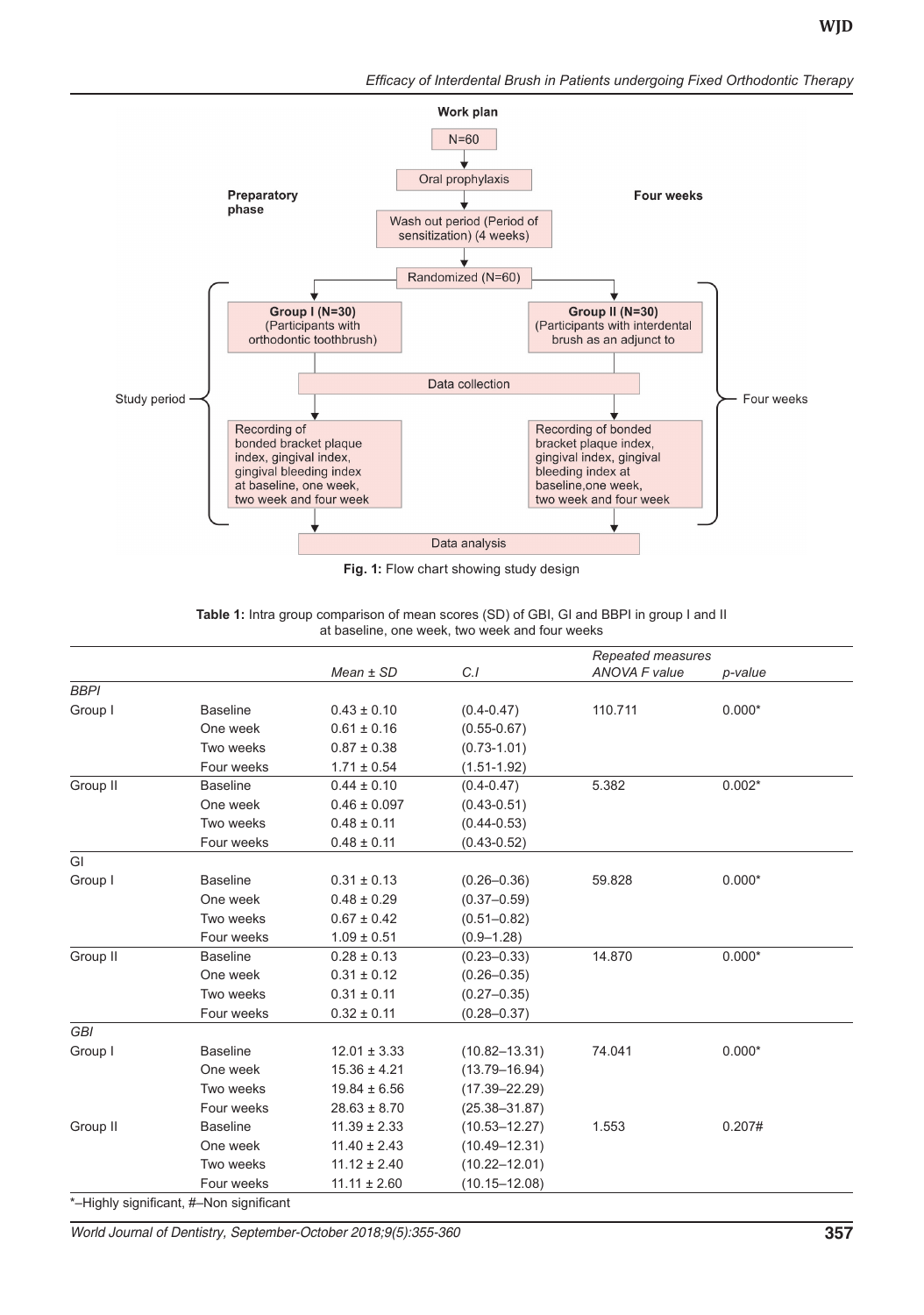# *Bonded Bracket Plaque Index (BBPI)*

There was a statistically significant increase in the mean scores in both group I baseline  $(0.435 \pm 0.101)$  to four weeks (1.714  $\pm$  0.541) and group II baseline (0.435  $\pm$  0.101) to four weeks ( $0.476 \pm 0.111$ ). Mean BBPI were higher in group I at the end of four weeks (Table 1).

After Bonferroni correction, there was a statistically significant difference in the mean scores of all the clinical parameters (Table 2).

# **Intergroup Comparisons**

There was no significant difference in mean scores of GBI, GI, and BBPI at the baseline between group I and group II (Table 3).

There was a significant difference in the mean scores of GBI, GI, and BBPI at one week, two week and four weeks between group I and group II (Table 3).

# **DISCUSSION**

Plaque accumulation is an inevitable process in patients undergoing fixed orthodontic therapy in spite of advances in orthodontic appliances. Constant efforts are needed by the patients to mechanically disrupt the biofilm from the plaque retentive surfaces to maintain good oral hygiene throughout the orthodontic treatment.<sup>11</sup> During orthodontic therapy, it's quite challenging task for the patients to remove complete plaque using a regular toothbrush due to either lack of knowledge about an availability of oral hygiene aids or negligence by patient's themselves.<sup>12</sup>

**Table 2:** Bonferroni comparison for Intra group comparison of mean scores (SD) of GBI, GI and BBPI in group

|             |                                  |                 |                  |            | Bonferroni test |
|-------------|----------------------------------|-----------------|------------------|------------|-----------------|
|             |                                  | Mean difference | SD of difference | Change (%) | p-value         |
| <b>BBPI</b> |                                  |                 |                  |            |                 |
| Group I     | Baseline-one week                | $-0.171$        | 0.144            | $-39.36$   | $0.000*$        |
|             | Baseline-two week                | $-0.434$        | 0.348            | $-99.62$   | $0.000*$        |
|             | Baseline-four week               | $-1.279$        | 0.549            | $-293.80$  | $0.000*$        |
|             | One to two weeks                 | $-0.262$        | 0.296            | $-43.24$   | $0.000*$        |
|             | One to four weeks                | $-1.108$        | 0.495            | $-182.58$  | $0.000*$        |
|             | Second to four week              | $-0.845$        | 0.521            | $-97.28$   | $0.000*$        |
| Group II    | Baseline-one week                | $-0.034$        | 0.072            | $-7.81$    | $0.015*$        |
|             | Baseline-two week                | $-0.049$        | 0.098            | $-11.26$   | $0.010*$        |
|             | Baseline-four week               | $-0.040$        | 0.098            | $-9.26$    | $0.031*$        |
|             | One to two weeks                 | $-0.015$        | 0.050            | $-3.20$    | 0.687#          |
|             | One to four weeks                | $-0.006$        | 0.050            | $-1.35$    | 1.000#          |
|             | Second to four week              | 0.009           | 0.038            | 1.79       | 1.000#          |
| GI          |                                  |                 |                  |            |                 |
| Group I     | Baseline-one week                | $-0.172$        | 0.255            | $-56.21$   | $0.005*$        |
|             | Baseline-two week                | $-0.361$        | 0.408            | $-117.86$  | $0.000*$        |
|             | Baseline-four week               | $-0.787$        | 0.463            | $-257.08$  | $0.000*$        |
|             | One to two weeks                 | $-0.189$        | 0.217            | $-39.47$   | $0.000*$        |
|             | One to four weeks                | $-0.615$        | 0.321            | $-128.59$  | $0.000*$        |
|             | Second to four week              | $-0.426$        | 0.304            | $-63.90$   | $0.000*$        |
| Group II    | Baseline-one week                | $-0.030$        | 0.037            | $-10.77$   | $0.001*$        |
|             | Baseline-two week                | $-0.032$        | 0.040            | $-11.36$   | $0.001*$        |
|             | Baseline-four week               | $-0.049$        | 0.048            | $-17.46$   | $0.000*$        |
|             | One to two weeks                 | $-0.002$        | 0.025            | $-0.54$    | 1.000#          |
|             | One to four weeks                | $-0.019$        | 0.048            | $-6.05$    | 0.252#          |
|             | Second to four week              | $-.017$         | 0.042            | $-5.48$    | 0.197#          |
| GBI         |                                  |                 |                  |            |                 |
| Group I     | Baseline-one week                | $-3.300$        | 2.812            | $-27.36$   | $0.000*$        |
|             | Baseline-two week                | $-7.779$        | 5.552            | $-64.48$   | $0.000*$        |
|             | Baseline-four week               | $-16.563$       | 8.143            | $-137.30$  | $0.000*$        |
|             | One to two weeks                 | $-4.479$        | 4.230            | $-29.15$   | $0.000*$        |
|             | One to four weeks                | $-13.263$       | 8.295            | $-86.33$   | $0.000*$        |
|             | Second to four weeks             | $-8.784$        | 7.681            | $-44.27$   | $0.000*$        |
| Group II    | Baseline-one week                | $-0.004$        | 1.055            | $-0.04$    | 1.000#          |
|             | Baseline-two week                | 0.283           | 1.094            | 2.48       | 1.000#          |
|             | Baseline-four week               | 0.285           | 1.405            | 2.50       | 1.000#          |
|             | One to two weeks                 | 0.287           | 0.712            | 2.51       | 0.213#          |
|             | One to four weeks                | 0.289           | 1.054            | 2.54       | 0.862#          |
|             | Second to four weeks             | 0.003           | 0.647            | 0.02       | 1.000#          |
|             | *-significant, #-non significant |                 |                  |            |                 |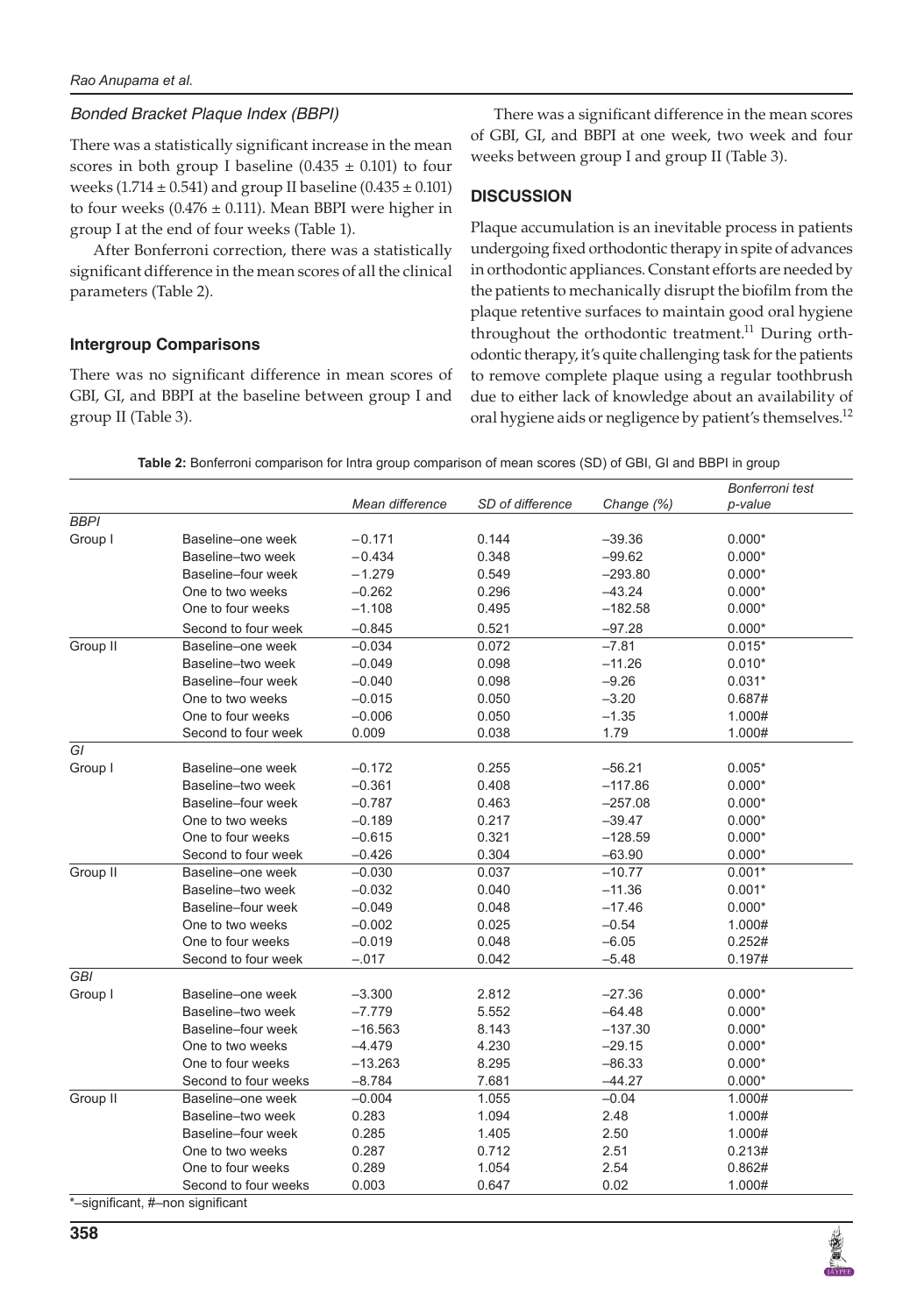|                 | Group I          | Group II         |        |          |  |
|-----------------|------------------|------------------|--------|----------|--|
|                 | (Mean $\pm$ SD)  | (Mean±SD)        | t test | р        |  |
| <b>BBPI</b>     |                  |                  |        |          |  |
| <b>Baseline</b> | $0.43 \pm 0.10$  | $0.43 \pm 0.10$  | 0.000  | 1.00#    |  |
| One week        | $0.60 \pm 0.16$  | $0.46 \pm 0.97$  | 3.99   | $0.000*$ |  |
| Two weeks       | $0.87 \pm 0.37$  | $0.48 \pm 0.11$  | 5.34   | $0.000*$ |  |
| Four weeks      | $1.71 \pm 0.54$  | $0.47 \pm 0.11$  | 12.28  | $0.000*$ |  |
| GI              |                  |                  |        |          |  |
| <b>Baseline</b> | $0.30 \pm 0.13$  | $0.27 \pm 0.12$  | 0.822  | 0.415#   |  |
| One weeks       | $0.47 \pm 0.29$  | $0.30 \pm 0.11$  | 2.88   | $0.000*$ |  |
| Two weeks       | $0.67 \pm 0.41$  | $0.31 \pm 0.12$  | 4.47   | $0.000*$ |  |
| Four weeks      | $1.09 \pm 0.51$  | $0.32 \pm 0.11$  | 8.01   | $0.000*$ |  |
| <b>GBI</b>      |                  |                  |        |          |  |
| <b>Baseline</b> | $12.06 \pm 3.33$ | $11.39 \pm 2.33$ | 0.894  | 0.375#   |  |
| One weeks       | $15.36 \pm 4.21$ | $11.40 \pm 2.43$ | 4.453  | $0.000*$ |  |
| Two weeks       | $19.84 \pm 6.55$ | $11.11 \pm 2.39$ | 6.843  | $0.000*$ |  |
| Four weeks      | $28.62 \pm 8.70$ | $11.11 \pm 2.59$ | 10.570 | $0.000*$ |  |
|                 |                  |                  |        |          |  |

**Table 3:** Inter group comparison of mean scores (SD) of GBI, GI and BBPI in group I and II at baseline, baseline, one week, two week and four week

\*–highly significant, #–nonsignificant

In our study, we selected BBPI for plaque assessment as it is more relevant in presence orthodontic appliance where traditional plaque indices were unable to quantify the plaque distribution on an orthodontic bracket and braces.<sup>13</sup>

In comparison, both the groups did not show any significant difference in mean scores of GBI, GI, and BBPI at baseline. This could be attributed to the fact that in the present study both the groups received oral hygiene instructions and were placed in maintenance regimen for four weeks before the commencement of the study and periodic oral hygiene assessment. This helped to attain uniformity and avoid bias in both the groups.

On intragroup comparison, there was a significant increase in the mean scores of GI and BBPI from baseline to 28 days in groups I and II. These observations are similar to a study by Kenan et al. $^{14}$  which showed orthodontic treatment with a fixed appliance increased the risk of poor oral hygiene status. A study by Ristic et al.<sup>15</sup> of three-month duration also observed an increase in clinical and microbiological parameters in patients with fixed orthodontic appliances.

 The GBI in group II showed no statistically significant difference from baseline to 28 days. Intergroup comparison showed that PI, GI, GBI were higher in group I subjects at one week, two weeks and four weeks as compared to group II subjects. This could be because of the use of interdental brushes facilitated better plaque removal. It was noted that the insertion of the IDB (STIM PROXA– Extra fine) underneath the archwire seemed to be easier than the insertion of the manual toothbrush ( $STIM^{\otimes}$  42 Orthodontic toothbrush) by group II subjects. Hence, less gingival inflammation and gingival bleeding were seen in group II subjects. These results are in accordance

with the study by Wolff  $D^{16}$  who observed the use of both conventional and triangular IDB design reduced plaque scores equally in patients with multibracket appliances.

A systematic review by Goh  $HH<sup>5</sup>$  stated that present practice of recommending the use of interdental/interspace brushes in addition to standard toothbrushes is not supported by clinical investigations and hence more studies are required to validate its use. This justifies the current study. The authors also reported that the extent of toothbrush wear increased during orthodontic treatment thereby the need to replace them more frequently. This would increase the economic burden of oral hygiene products for the patient. In the present study, a significant reduction in gingival inflammation was observed when interdental brushes were used as an adjunct to manual orthodontic brush thereby confirming the clinical benefit. However, a cost-benefit ratio was not carried out. This issue may be addressed in wellcontrolled longitudinal studies in the future.

Poklepovic et al.<sup>17</sup> in a systematic review (2013) included the study by Jared et al. $^{18}$  where he analyzed whether tooth brushing with interdental brushing was better than tooth brushing alone, and found very low-quality evidence for a reduction in gingivitis and plaque at one month. There was also a lack of sufficient evidence to determine whether interdental brushing was better than flossing. It may also be noted that in the current study, repeated oral hygiene instructions were given and the products used were supervised periodically to ensure correct usage. Hence, this might have resulted in the better clinical outcome.

Though motivation and supervision may be a crucial factor for patients undergoing fixed orthodontic therapy, use of interdental brush along with manual orthodontic brush improved the clinical parameters in the present study.